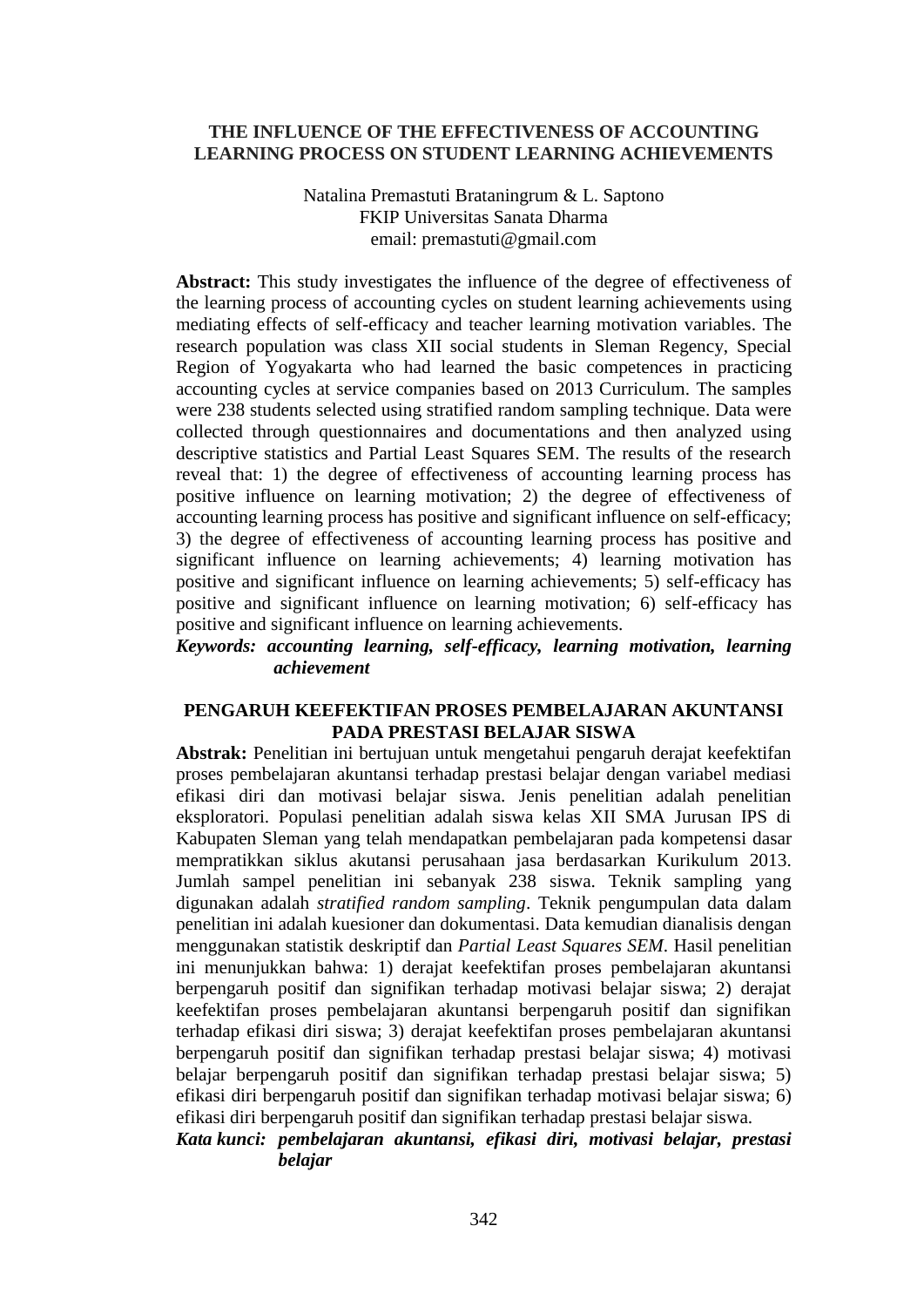# **INTRODUCTION**

Accounting has been taught in schools throughout Indonesia. Nevertheless, various research results show that student learning outcomes for accounting learning have not been as expected. There are several possibilities as to why it does, such as: students wrongly conceive that accounting is nothing more than recording, teachers inaccurately perceive students' abililties (Warsono, 2010); students tend to be passive (less involved in the learning process); accounting learning puts little emphasis on the exploration of attitudes and values; and students have not been directed in higherorder thinking. Therefore, the development of accounting learning methods needs to be done so that students are more motivated to develop deeper and wider knowledge. This development is needed to replace the conventional learning which was only seen to deliver standards and/or best practices in real world. Learning method developments need to consider some factors, namely students' characteristics, conformity of methods and its learning materials, and learning objectives.

The development of accounting learning methods is urge to be done considering the difficulties that high-school students often encountered. This situation is worsened by uninteresting ways of teaching accounting. Teachers, therefore, are challenged to be able to design proper learning which is compatible with the learning material and context. Teachers need to have learning techniques and strategies so that students are not only interested in learning the subjects, but also interested in mastering learning materials which someday will challenge them to contribute positively to society (Dawood, 2006).

Former researchers have recommended the changes in accounting learning. Mohamed and Lashine (2003), David, Maccracken, & Reckers (2003); Goldwater & Fogarty (2007) suggested that learning needed to follow the technology transformation and globalization. Meanwhile, other researchers suggested the needs to put aside conventional learning methods since those hindered an accounting learner to develop real competences needed in real accounting practices (Rankin, Silvester, Vallely, & Wyatt, 2003; Harnett, Romcke, & Yap, 2004), such as critical thinking (Saudagaran, 1996; Springer & Borthick, 2004).

Many educators today agree that students learn more in an active learning environment than they do in a passive learning environment (Bell & Kahrhoff, 2006; Brickner & Etter, 2008). An active learning is a pedagogical approach to engage students in obtaining knowledge (Brickner & Etter, 2008). Some advantages of active learning gained by students are: being more interested in learning materials, improving learning motivation intrinsically, improving students' understanding as a result of their refusal towards learning materials, developing students' lifelong passion and abilities, improving communication, improving interpersonal relationship, solving problems, analyzing critically, and having high-level thinking abilities. Those advantages are actually in line with the learning proposed by 2013 Curriculum. Based on of the Minister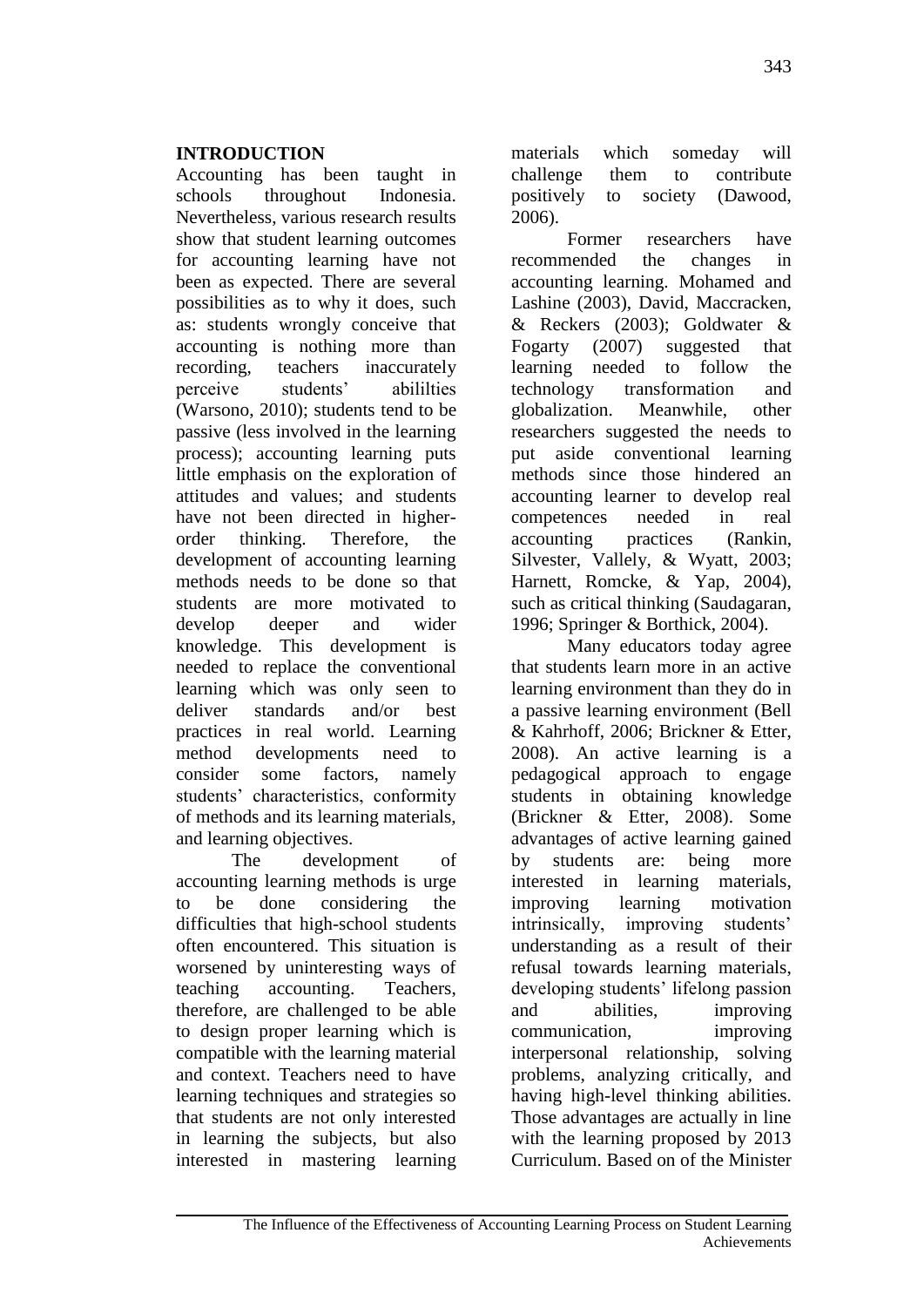of Education and Culture (*Permendikbud*) No. 103 Year 2014, learning process is expected to give direct effects to students' knowledge and abilities (instructional effects) and indirect effects (nurturing effects) which relate to spiritual and social aspects. Both direct and indirect learning are expected to be integrated and inseparable.

According to Watkins, Carnell, Lodge, Wagner, & Whalley (2002), effective learning is to direct effective students. Effective students are those who are active along the learning process. Teachers, therefore, are expected to continue learning in order to develop objectives or series of objectives, to arrange and develop strategic learning plans, and to be able to execute those plans in line with learning contexts. Rosenholtz (1991) stated that if teachers have greater opportunities to continue learning on their way of teaching, students will tend to be interested in learning. Consequenly, this will encourage students to achieve better in their own learning.

Self-efficacy is one's belief in one's ability to organize and accomplish a task in order to achieve a specific result (Bandura, 1997). Self-efficacy influences one's behavior; the higher one's self efficacy, the more positive the result to be achieved. A student with lower self-efficacy might not put some effort to study because he does not believe that studying will help him to finish his tasks (Bandura, 1997). It shows that students' self-efficacy is influenced by the effectiveness degree of learning process; the more effective a learning process, the better the student's self-efficacy. The students' self-efficacy evidently affects their learning achievement (Schunk & Hanson, 1985).

Some research showed that self-efficacy also affects students' learning motivation (Schunk, 1991, 1992; Pajares, 2003; Lackey, 2013; Husain, 2014). Motivation is what gives some energy, directs and sustains behaviors. Motivation will drive students to certain direction and make them keep going (Ormrod, 2008). Self-confidence will determine one's efforts and persistence to achieve the set goals. Students with high self-confidence will be involved in any activities they feel competent at (Kumar & Lal, 2006).

In addition to its positive effects on students' learning motivation, effective learning will improve students' learning motivation. As Watkins et al (2002) argue, effective learning is to direct effective students. Effective students are those who are active along the learning process. Therefore, learning plans and implementation should develop students' skills in order that they can cooperate and discuss with others to construct knowledge. Schools that promote effective learning generally emphasize intrinsic learning motivation, social relationship to learning, and learning culture as a whole (Watkins et al, 2002). Many previous studies showed that if students were motivated in learning, it would affect their learning achievements positively.

This piece of research was aimed to investigate the effectiveness degree of accounting learning at high schools, especially on basic competences of accounting cycle's practices at service companies, on students' learning achievements both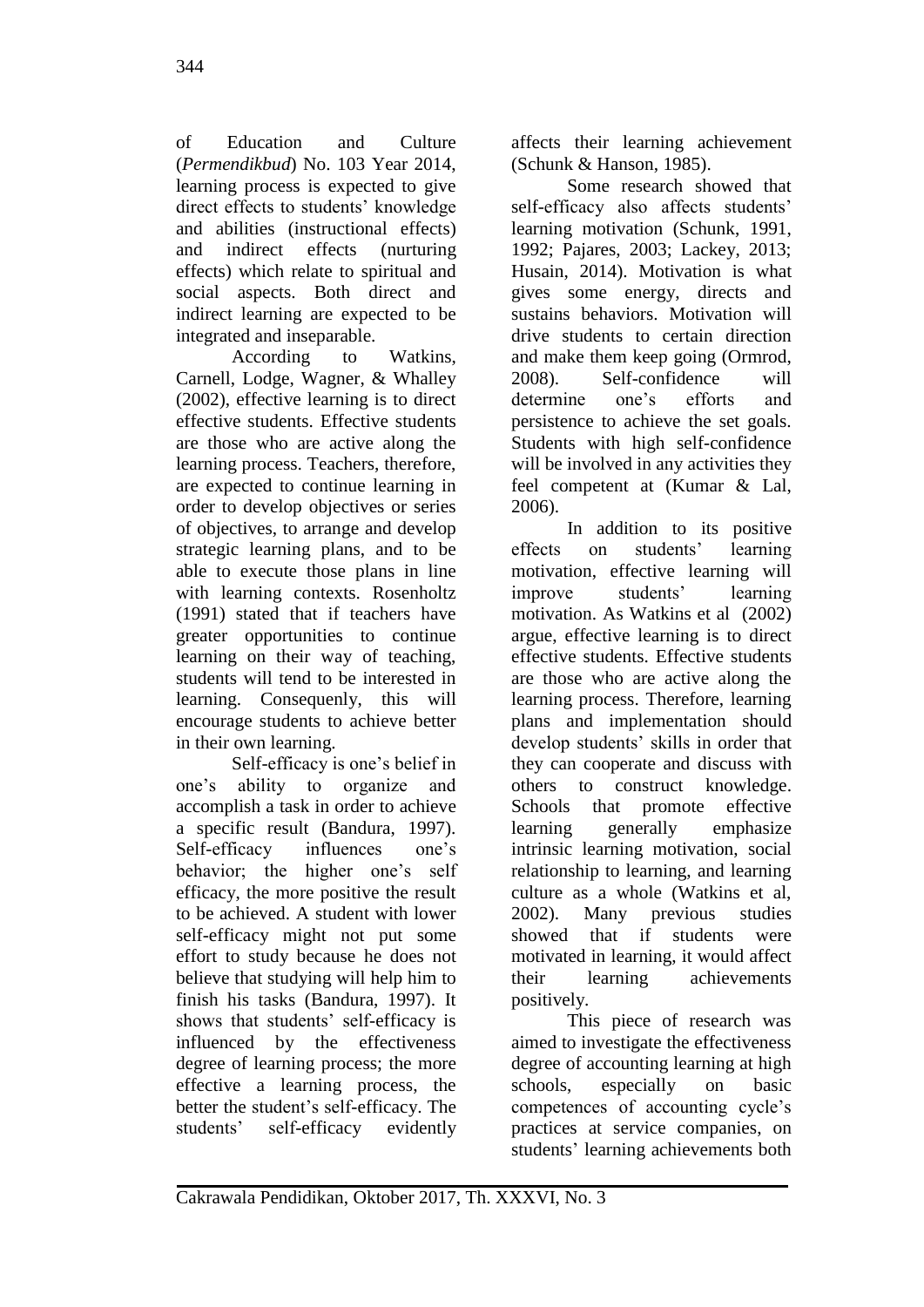directly or indirectly using students' self-efficacy and learning motivation. Concretely, the research behaved as preliminary study to develop accounting learning at high schools. It was a survey research on class XII social science high-school students who had learned basic competences to practice accounting cycles at service companies based on 2013 Curriculum.

# **METHODS**

This was exploratory research. The population of the research was class XII social students who had learned basic competences to practice accounting cycles at service companies based on 2013 Curriculum in Sleman Regency, Special Region of Yogyakarta. Of 2,432 as the research populations, 332 students were taken as the research sample. Stratified random sampling was used as the sampling technique.

The variables of this research were the effectiveness degree of accounting learning on basic competences to practice accounting cycles at service companies, selfefficacy, students' learning motivation, and students' learning achievements. The variable of the effectiveness degree on basic competences to practice accounting cycles at service companies showed the perception of the students joining the class on how effective the learning process was. The measurement of the variable was carried out to develop indicators proposed by Watkins et al (2002). The research instruments contained 25 item which were presented in five-point Likert scales. The variable of self-efficacy was students' self confidence of their own skills and abilities to manage and conduct series of actions in order to achieve certain objectives. The measurement of the variable was conducted to adapt instruments developed by Muris (2001, 2002).

The instrument consisted of 24 questions and each question was described in five-point Likerts scale. The variable of learning motivation showed the extent to which the motivation drives students to learn to achieve learning objectives. The measurement of learning motivation measurement in this research was adapted from Motivated Strategies for Learning Questionnaire (MSLQ) (Pintrich, Smith, Garcia, & McKeachie, 1993; Lackey, 2013). That research instrument was summarized into 25 questions and each instrument was defined in fivepoint Likerts scale. The variable of students' learning achievement showed the measure of learning achievement after students completed their learning. The measurement of students' learning achievement was based on the average of daily test results on basic competences to practice accounting cycles at service companies.

Before being used to gather the data, the three research instruments were validated to 60 students of Class XII at SMA Stella Duce I Yogyakarta. The validity of research instruments was examined by item analysis method with correlation technique of Karl Pearson Product Moment. The result of validity test showed that the corrected item–total correlation value on each statement of 8 item instruments of the effectiveness degree of accounting learning on basic competences to practice accounting cycles of service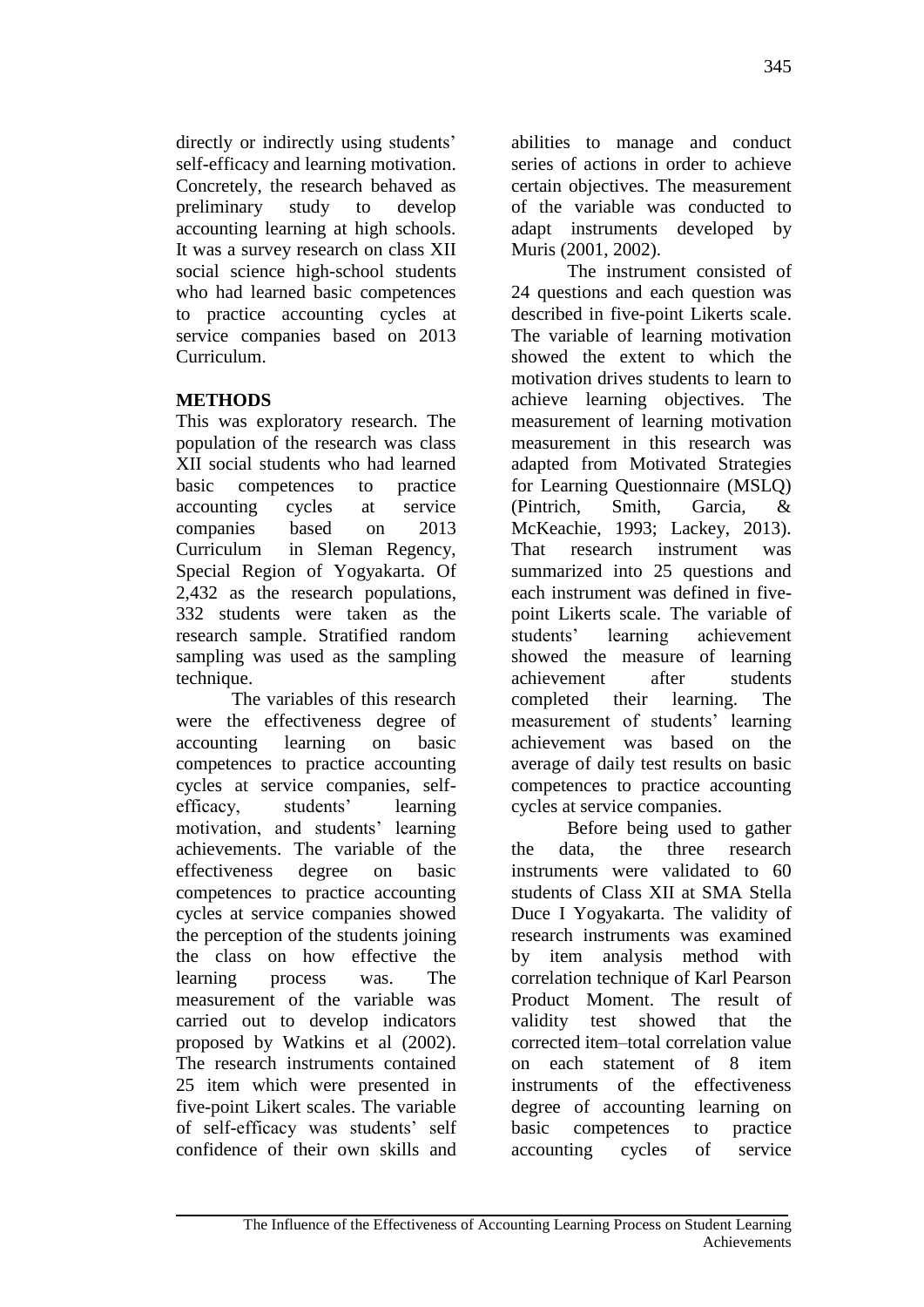companies was not valid, 6 items of self-efficacy were not valid, and 13 items of students' learning motivation were not valid as well. Meanwhile, the reliability test showed that Cronbach's Alpha value was .896 for the instruments of the effectiveness degree of accounting learning on basic competences to practice accounting cycles at service companies; while the instruments of self-efficacy variable was .926; and the instrument of learning motivation was .876. These three instruments showed that the values were greater than .60 and it implied that these research instruments were considered reliable (Nunnaly, 1978 as quoted in Gozhali, 2001).

The Data collection techniques in this research were questionnaire and documentation. The quesionnary was aimed to collect the data of the effectiveness degree of accounting learning on basic competences to practice accounting cycles at service companies, students' self-efficacy, and students' learning motivation. Meanwhile, the documentation was done to collect the data on students' learning achievements. The collected data were analyzed using descriptive statistics and Partial Least Squares SEM (SEM – PLS).

# **RESULTS AND DISCUSSION**

Before the hypothesis testing was done, the researcher tested the research model. The purpose was to verify the indicators and latent variables. The test results showed that the crossloading on each research indicator variable and its relationship with other variables were as follows: 1) loading factor for each research variable was more than .6 and AVE value for each variable

# *Result*

The research participants were Class XII social science high-school students who had learned basic competences to practice accounting cycles at service companies based on 2013 Curriculum in Sleman Regency, Special Region of Yogyakarta. There were 228 copies of the questionnaires which were fully completed by the respondents dan hence they were appropriate as the data source. The next section is going to describe the research result, data analysis, and discussion of data analysis results.

Most research respondents were female and from public schools (Table 1). The data description for effectiveness degree variable of learning process on accounting cycles at service companies showed that the average value was 66.768 and categorized as good; data description for self-efficacy variable showed that the average value was 69.912 and categorized as good; data description for learning motivation variable showed that the average value was 51.114 and categorized as very good; and data for students' learning achievement variable showed that the average value was 74.760 and categorized as good (Table 2).

showed that it was more than .5 (Table 4). According to Abdillah & Jogianto (2015), if the loading factor value was between .5 to .7, the researcher would not remove indicators with AVE value which was more than .5; 2) discriminant validity value for each indicator with its construction was higher than that of other indicators with its construction of other variables (Table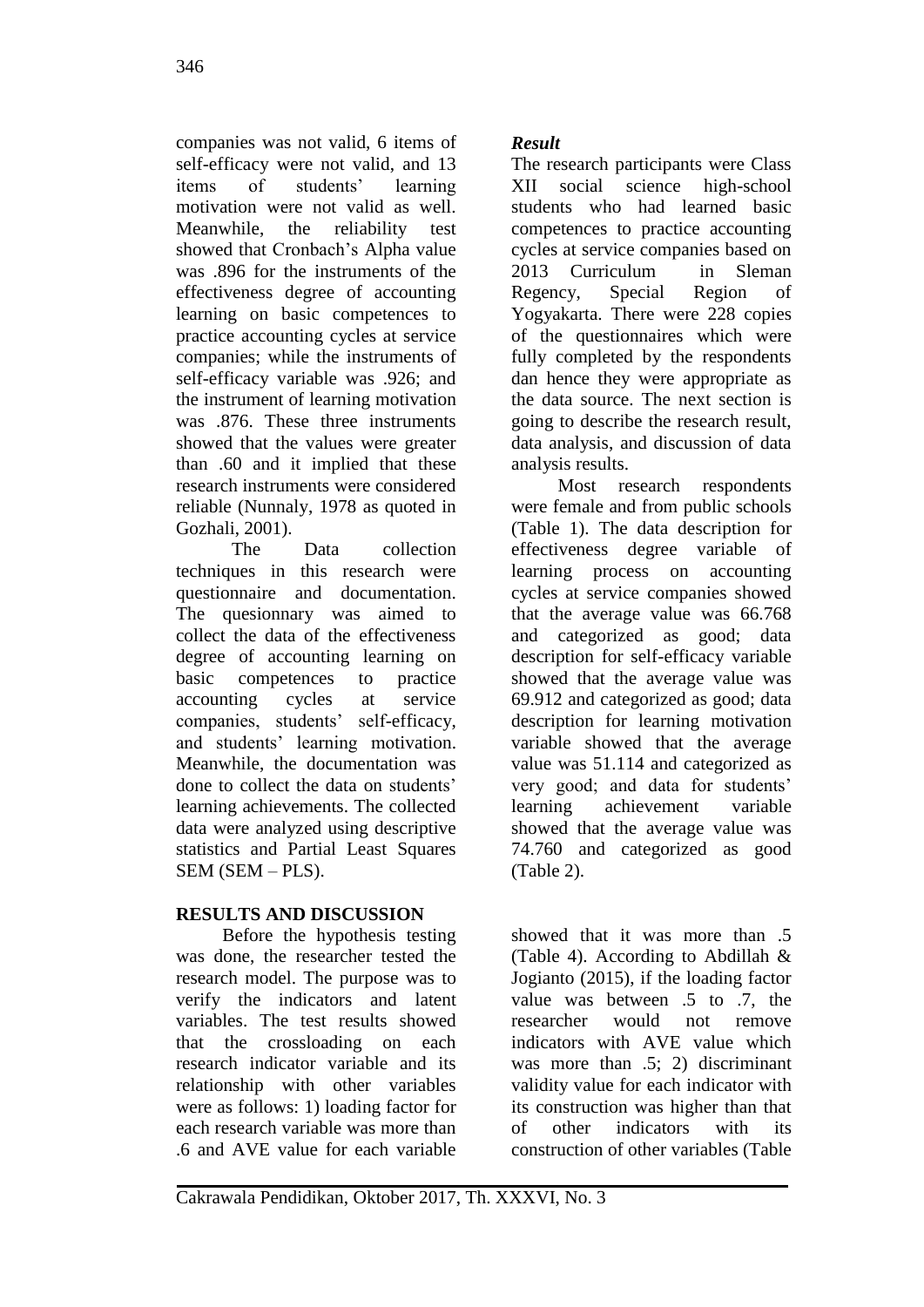3); 3) the composite reliability value and Cronbach Alpha value was more than .7, which meant that the measurement results for these

### **Table 1:** *Participants'*

research variables had high consistency of answer to measure the same phenomenon with the same measuring instrument (Table 4).

**Table 2:** *Description of Research Data*

| characteristics      |               | Research                |         | Standard | Theo-     | Actual     |
|----------------------|---------------|-------------------------|---------|----------|-----------|------------|
| Characteristic       | Frequency (%) | variables               | Average | devia-   | retical   | range      |
| <b>Sex</b>           |               |                         |         | tion     | range     |            |
| Male                 | 89 (39.03%)   | The effec-              | 66.768  | 10.358   | $17 - 85$ | $30 - 84$  |
| Female               | 139 (60.97%)  | tiveness                |         |          |           |            |
|                      |               | degree of               |         |          |           |            |
| School               |               | accounting              |         |          |           |            |
| Public               | 144 (63.16%)  | learning                |         |          |           |            |
| Private              | 84 (36.84%)   | process<br>Self-effica- | 69.912  | 10.304   | $18 - 90$ | $34 - 90$  |
| Source: Primary data |               | cy                      |         |          |           |            |
|                      |               | Learning                | 51.114  | 6.910    | $12 - 60$ | $25 - 60$  |
|                      |               | motivation              |         |          |           |            |
|                      |               | Students'               | 74.760  | 12.515   | $0 - 100$ | $31 - 100$ |
|                      |               | under-                  |         |          |           |            |
|                      |               | standing                |         |          |           |            |
|                      |               | Course Drimory data     |         |          |           |            |

Source: Primary data

| <b>Table 3: Crossloading</b> |        |        |                   |        |                                           |            | $EL^*$               | $LM**$       | $SE***$ |        | SA**** |
|------------------------------|--------|--------|-------------------|--------|-------------------------------------------|------------|----------------------|--------------|---------|--------|--------|
|                              | $EL^*$ | $LM**$ | $\text{SE}^{***}$ | SA**** | <b>SE13</b>                               |            | .5604                | .4922        | .7776   |        | .6484  |
| EL10                         | .7029  | .3849  | .4282             | .5277  | <b>SE14</b>                               |            | .6980                | .5833        | .7544   |        | .7418  |
| EL12                         | .7174  | .4994  | .5061             | .5792  | <b>SE15</b>                               |            | .4822                | .5129        | .7599   |        | .6036  |
| EL13                         | .7086  | .5274  | .5181             | .5718  | SE16                                      |            | .5723                | .5084        | .7281   |        | .6143  |
| EL15                         | .7185  | .5512  | .5289             | .5885  | <b>SE19</b>                               |            | .3704                | .4348        | .6085   |        | .5236  |
| EL16                         | .7456  | .5425  | .5837             | .6521  | <b>SE20</b>                               |            | .5385                | .5795        | .7366   |        | .5956  |
| EL17                         | .7088  | .4077  | .4757             | .5828  | <b>SE21</b>                               |            | .3615                | .3788        | .6413   |        | .4597  |
| <b>EL19</b>                  | .7266  | .4496  | .4851             | .5963  | SE <sub>22</sub>                          |            | .5003                | .5114        | .7105   |        | .5916  |
| EL20                         | .7249  | .5077  | .4717             | .5602  | <b>SE23</b>                               |            | .5424                | .4611        | .6814   |        | .5683  |
| EL21                         | .6685  | .4228  | .4176             | .5381  | SE <sub>5</sub>                           |            | .4407                | .5003        | .6801   |        | .5454  |
| EL <sub>22</sub>             | .7557  | .5073  | .5384             | .6434  | SE <sub>6</sub>                           |            | .6256                | .5799        | .7859   |        | .6647  |
| EL <sub>23</sub>             | .7295  | .5364  | .5377             | .6196  | SE7                                       |            | .4427                | .4483        | .6974   |        | .6130  |
| EL24                         | .6324  | .4398  | .4748             | .5319  | SE <sub>8</sub>                           |            | .4784                | .4413        | .6839   |        | .5648  |
| EL <sub>4</sub>              | .6781  | .5322  | .5206             | .5553  | SE9                                       |            | .4611                | .4258        | .7200   |        | .5590  |
| EL <sub>5</sub>              | .7199  | .5537  | .5304             | .5936  | <b>SA</b>                                 |            | .8460                | .7410        | .8488   |        | 1.0000 |
| EL <sub>6</sub>              | .7989  | .6567  | .7615             | .8602  | Notes:                                    |            |                      |              |         |        |        |
| EL7                          | .6785  | .4432  | .5675             | .5623  | $^*)$<br>EL (The effectiveness degree of  |            |                      |              |         |        |        |
| EL9                          | .6767  | .4932  | .4881             | .5667  | accounting learning process)              |            |                      |              |         |        |        |
| LM1                          | .4336  | .6773  | .4396             | .4993  | **)<br>LM (Learning motivation)           |            |                      |              |         |        |        |
| LM13                         | .5869  | .8008  | .5448             | .6219  | $***$<br>SE (Self-efficacy)               |            |                      |              |         |        |        |
| LM17                         | .5444  | .7542  | .4841             | .5316  | ****) SA (Students' learning achievement) |            |                      |              |         |        |        |
| LM <sub>2</sub>              | .4881  | .6843  | .4761             | .4691  |                                           |            |                      |              |         |        |        |
| LM24                         | .4585  | .6808  | .5080             | .5007  |                                           |            | Table 4: Reliability |              |         |        |        |
| LM25                         | .5092  | .7198  | .5426             | .5567  |                                           |            |                      |              |         |        |        |
| LM3                          | .5697  | .7717  | .5272             | .5290  |                                           |            | Com-                 | $\mathbb{R}$ | Cron-   | $Co-$  | Re-    |
| LM4                          | .5860  | .7759  | .5264             | .5676  |                                           | <b>AVE</b> | posite               | Squ-         | bachs   | mmu-   | dun-   |
| LM <sub>5</sub>              | .5674  | .8248  | .5487             | .6137  |                                           |            | Relia-               | are          | Alpha   | nality | dan-   |
| LM <sub>6</sub>              | .5697  | .8039  | .5570             | .6080  |                                           |            | bility               |              |         |        | cy     |
| LM7                          | .5503  | .7845  | .5302             | .6198  | EL                                        | .507       | .946                 | .000         | .939    | .507   | .000   |
| LM <sub>8</sub>              | .5015  | .7508  | .6014             | .5603  | LM                                        | .569       | .940                 | .565         | .930    | .569   | .237   |
| SE1                          | .5910  | .5687  | .7012             | .6065  | <b>SE</b>                                 | .511       | .949                 | .547         | .943    | .511   | .274   |
| <b>SE10</b>                  | .6428  | .4726  | .7015             | .6042  | <b>SA</b>                                 | 1.000      | 1.000                | .833         | 1.000   | 1.000  | .539   |
| <b>SE11</b>                  | .5354  | .4733  | .7211             | .6131  |                                           |            |                      |              |         |        |        |
| <b>SE12</b>                  | .5251  | .5155  | .7518             | .6154  |                                           |            |                      |              |         |        |        |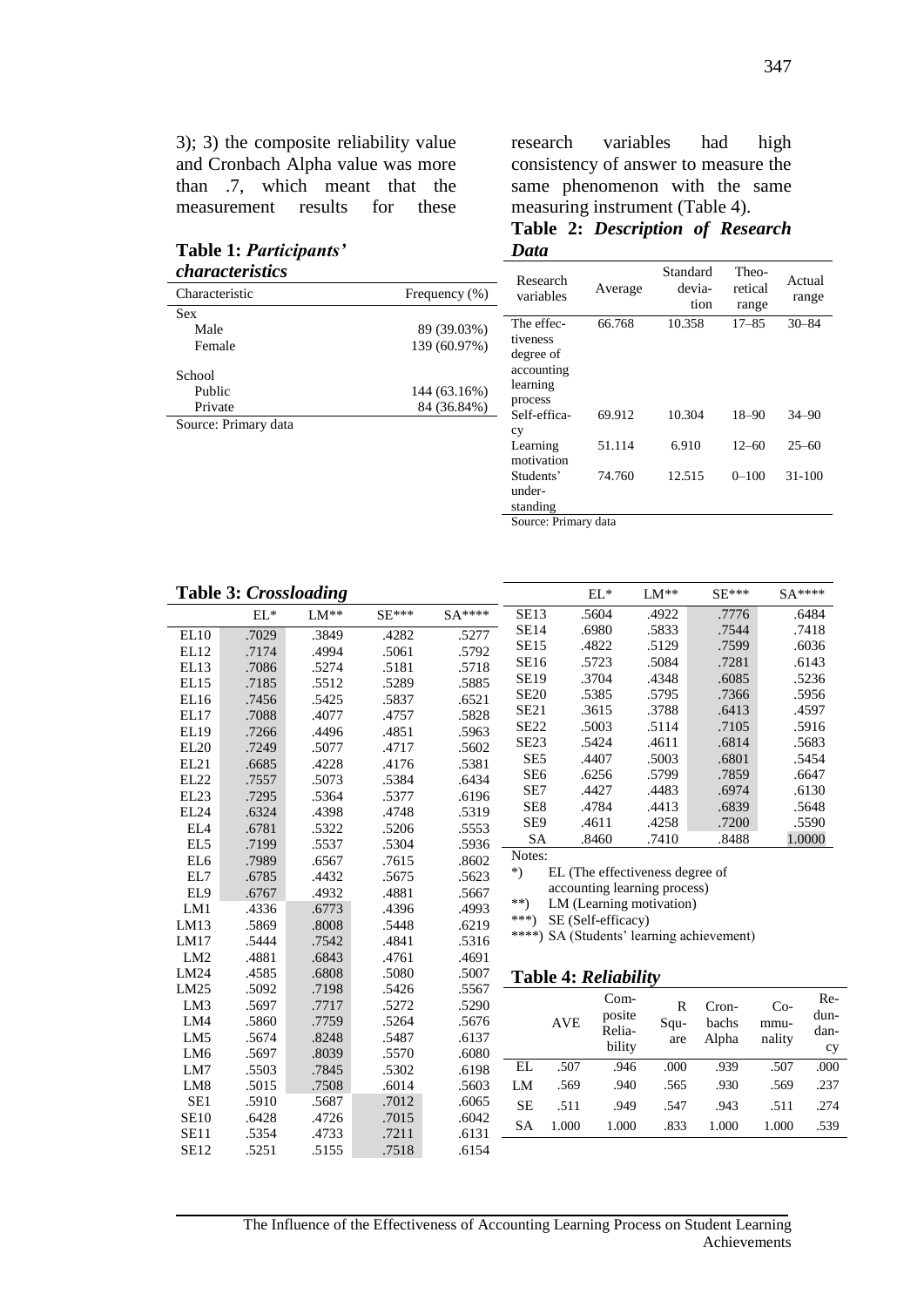The inner model showed the coefficient values of inner path for research variables relationship (Table 5). These values were the results of research model test as well as the results of hypothesis testing. T statistic value for the influence of the effectiveness degree of learning process on basic competences of accounting cycles at service companies on students' learning motivation was significant  $(t =$  $16.4736 > t = 1.960$ ; the influence of the effectiveness degree of learning process on basic competences of accounting cycles at service companies on students' self-efficacy was significant (t =  $19.7233 > t$  = 1.960); the influence of the effectiveness degree of learning process on basic competences of accounting cycles at service companies on students' learning achievement was significant (t =  $38.7613 > t = 1.960$ ; the influence of learning motivation on students' learning achievement was 3.0319; the influence of self-efficacy on students' learning motivation was significant (t =  $4.8795 > t = 1.960$ ); and the influence of self-efficacy on students' learning achievement was significant (t =  $9.5067 > t = 1.960$ ).

**Table 5:** *Inner Model*

|                     |                                      | Origi-<br>nal<br>Sam-<br>ple<br>(O) | Sam<br>ple<br>Me-<br>an<br>(M) | Stan-<br>dard<br>Devia-<br>tion<br>(STDEV) | Stan-<br>dard<br>Error<br>(STE<br>RR) | <b>T</b> Statistics<br>( O )<br>STERR ) |
|---------------------|--------------------------------------|-------------------------------------|--------------------------------|--------------------------------------------|---------------------------------------|-----------------------------------------|
| H<br>1              | EL<br>-><br>L<br>M                   | .706                                | .704                           | .043                                       | .043                                  | 16.4736*                                |
| Н<br>2              | EL<br>$\rightarrow$<br><b>SE</b>     | .739                                | .742                           | .037                                       | .037                                  | 19.7233*                                |
| H<br>3              | EL<br>$\rightarrow$<br>SA            | .846                                | .845                           | .022                                       | .022                                  | 38.7613*                                |
| Н<br>$\overline{4}$ | L<br>M<br>$\rightarrow$<br><b>SA</b> | .133                                | .127                           | .044                                       | .044                                  | 3.0319*                                 |
| H<br>5              | SЕ<br>$\rightarrow$<br>L<br>M        | .384                                | .387                           | .079                                       | .079                                  | 4.8795*                                 |
| H<br>6              | SE<br>$\rightarrow$<br>SА            | .493                                | .495                           | .052                                       | .052                                  | $9.5067*$                               |

Note: \*) significant .05 (t statistics  $> 1.960$ )

#### *Discussion*

The result of the first hypothesis testing showed that the effectiveness degree of learning process on basic competences of accounting cycles at service companies had positive and significant influence on students'

learning motivation. According to Watkins et al (2002), an effective learning was to direct effective students. Students were effective if they were actively engaged in the learning process. In order to have active students, teachers are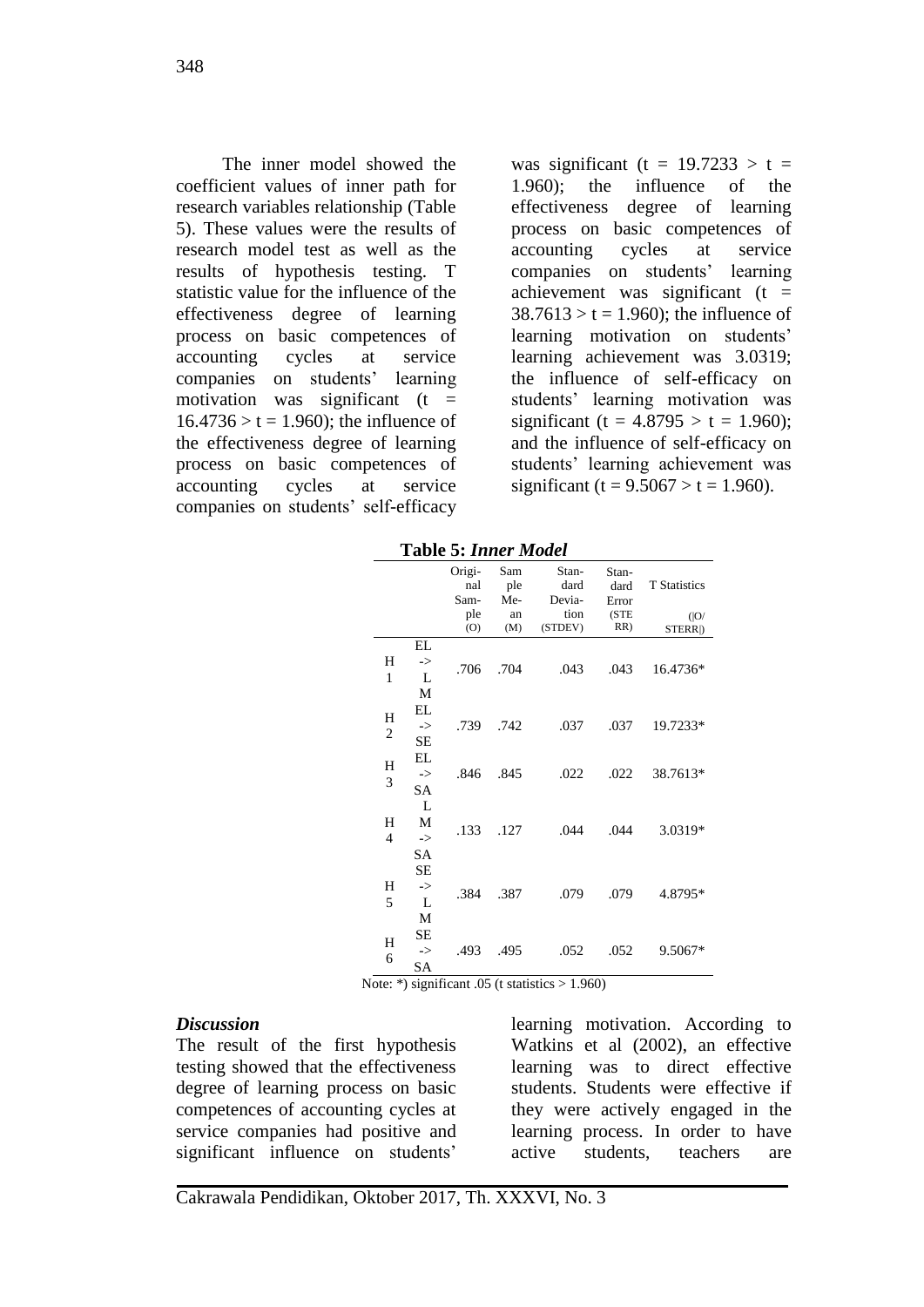encouraged to be able to develop learning objectives by which they arranged and developed learning plans in line with the objectives and/or series of objectives being set. Teachers were the "drivers" who drove the "passengers" to the learning objectives (Lie, 2013). At the planning level, teachers needed to select and set appropriate strategic plans so that students could participate actively in learning process. Teachers needed to have courage, intelligence, moral responsibility, and skills to drive the learning process using uncommon ways (Susila, 2013).

Learning plans and implementation should enable the development of students' skills to work together and discuss in order to construct knowledge with others. Learning design and implementation, therefore, should be flexible based on actual learning context (Watkins et al, 2002). Schools that promoted effective learning generally emphasized students' intrinsic motivation, social relationship for learning, and learning culture as a whole. Senge McCabe, & Lucas (2000) mentioned that school was a learning organization, in which it created a lot of connections inside and outside the boundaries. It anticipated future problems and conducted continuous learning process study. As a consequence, the higher the effectiveness degree of learning process (including accounting learning), the higher students' motivation to learn.

The second hypothesis testing showed that the effectiveness degree of learning process on basic competences of accounting cycles at service companies had positive and significant influence on students'

self-efficacy. Self-efficacy is the result of cognitive processes in the form of decisions, beliefs, and expectations in which individuals estimate their own abilities to perform tasks or certain acts needed to achieve some certain goals (Bandura, 1997). At the beginning of performing acts, individuals had different self-efficacy. Their acts were the function of previous experiences; those were the same or similar acts and their individual qualities, such as skills and behaviours (Schunk, 1995). One's self-efficacy was also influenced by the encouragement type from important figures around their circumstances, such as parents and teachers. Both parents and teachers encouraged individuals to develop their skills, facilitate resource accesses (i.e. materials and facilities) which were needed to study, and teach them to manage independently strategies to improve the output and skills enhancement (Ericsson, Krampe, & Tesch-Romer, 1993). Learning strategy was generally seen as a tool to learn; however, it could affect one's self-efficacy and motivation (Corno & Mandinach, 1983). With a belief that learning strategy could improve learning process, it could instill students' control to the result of learning achievement, improve self-efficacy, and direct students to be diligent (Corno, 1989; Schunk, 1989b). Hence, it was clear that an effective learning process would boots students' self confidence in performing their tasks or certain needed acts in order to achieve certain goals.

The third hypothesis testing showed that the effectiveness degree of learning process on basic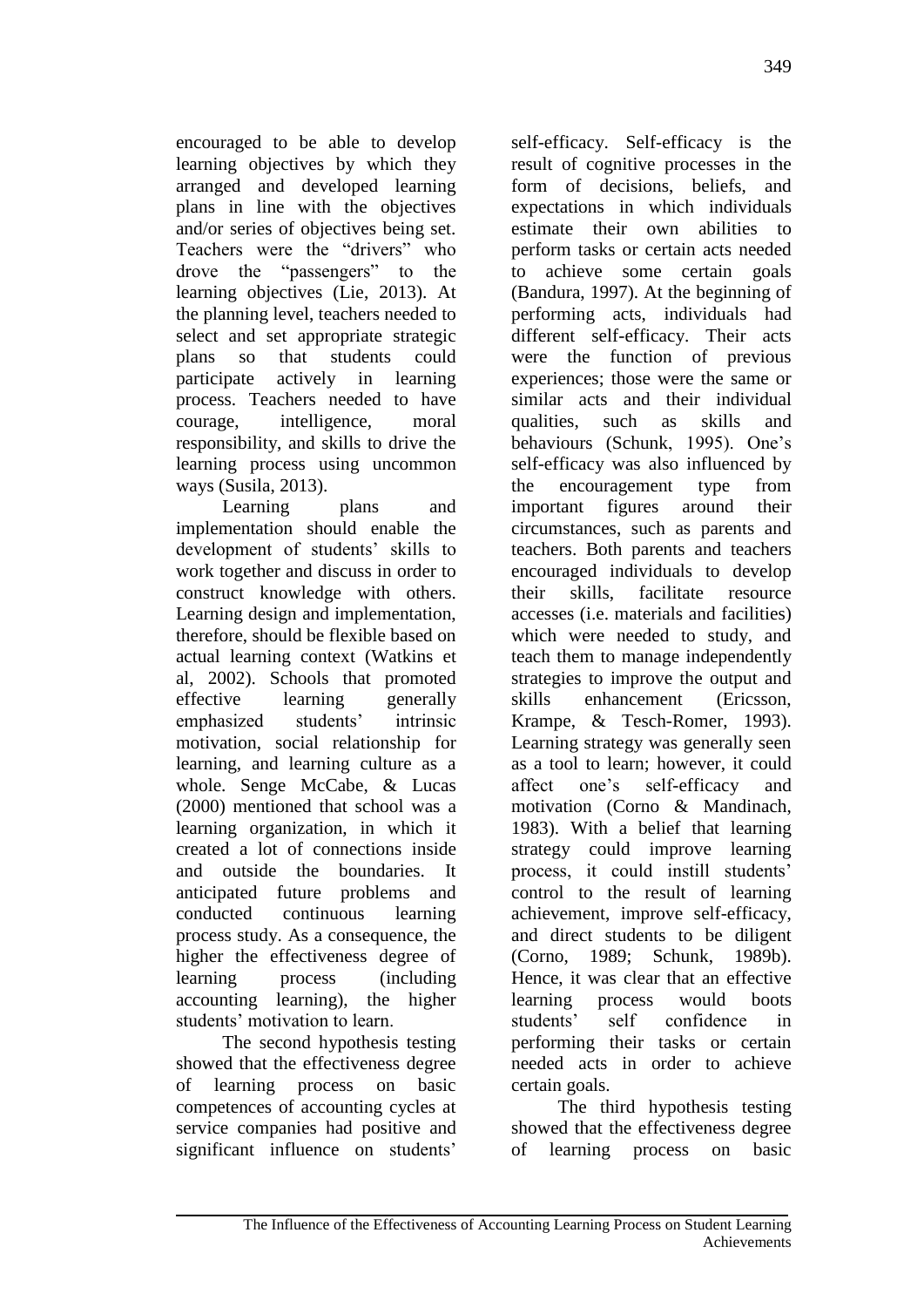competences of accounting cycles at service companies had positive and significant influence on students' learning achievement. In an effective learning, teachers saw their fellow teachers as their peers. The colleagues or fellow teachers were resources, from whom teachers could continuously learning about new teaching ideas or creative solutions to their learning problems. According to Watkins et al (2002), if those were done, teachers would become leaders in learning who were able to make learning an important activity in their lives, openly speak of their tasks, promote inquiries while learning takes place, exchange learning ideas and discussions, organize learning, be willing to respect and support learning services, be ready to always question the ongoing learning, and encourage others to do the same as they do. In short, teachers should be aware of their call as educators, aware of things that limited creativity and struggle to properly educate, and aware of their responsibilities (Susila, 2013). Rosenholtz (1991) stated that when teachers had big opportunities to study, there were students who would tend to study. Then, the students would obtain better learning achievements in school. Therefore, if teachers were able to manage learning effectively, it would positively influence students' learning achievements.

The fourth hypothesis testing showed that learning motivation influenced students' learning achievement positively and significantly. Motivation is what gives some energy, directs and sustains behaviors. Motivation will drive students to certain direction and make them keep going (Ormrod, 2008). Students' motivation was reflected in their personalities and being engaged cognitively, emotionally, and behaviors in any school activities (Fredricks, Blumenfeld, & Paris, 2004; Reeve, 2006). Generally, motivation was classified into extrinsic motivation and intrinsic motivation (Ormrod, 2008). Extrinsic motivation came from external factors of one's self and it is not related to tasks being done. Meanwhile, intrinsic motivation stemmed from internal factors of one's self and it is embedded in tasks being done. Students were generally motivated intrinsically to be engaged in acertain activity when gave them enjoyment, helped and developed the important skills or things that were considered ethically and morally right. Some students with high intrinsic motivation became very focused on their own activities. As a result, they would feel the time was gradually diminishing and they often ignored other given tasks (Cikszentmihalyi, 1996; Schweinle, Turner, & Meyer, 2006). Students were often simultaneously motivated by intrinsic and extrinsic factors (Covington, 2000; Lepper, Corpus, & Iyengar, 2005). An effective learning certainly would encourage students to be involved in learning process. Their involvement in learning gave them enjoyment and helped them to develop their knowledge, skills, and behavior. Therefore, an effective learning would facilitate students' better learning achievement.

The fifth hypothesis testing showed that self-efficacy influenced students' learning motivation positively and significantly. Schunk (1995) stated that students' self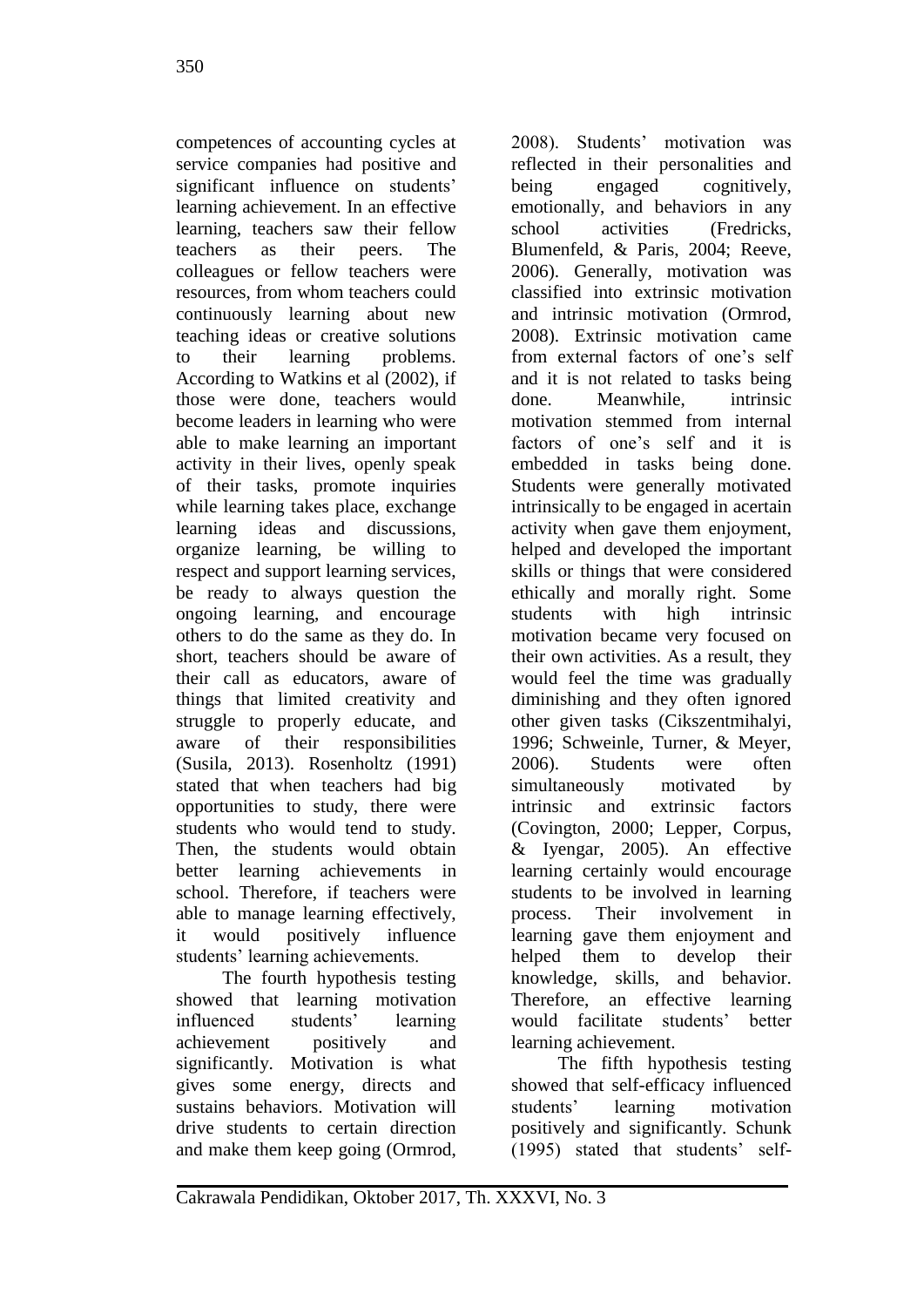efficacy was about their abilities to cognitively process academic materials which influenced their motivation in learning. Schunk (1995) postulated that students who believed that they found it difficult to comprehend learning materials tended to feel such a failure to learn. On the contrary, those who did not find it difficult tended to feel more successful. When they performed their tasks, they were informed how well they learned. Their perception of understanding the next material would improve their motivation. This finding was in line with Schunk (1995), Pajares (2003), and Husain (2014)'s findings. Self-efficacy would build individuals' feeling and understanding towards their actions. The way of thinking and high selfconfidence would facilitate cognitive process and work in any settings, including the quality of making decision that is in line with academic purpose and achievement (Kumar & Lal, 2006). Self-efficacy would define their efforts and diligence in pursuing their goals and being engaged in any activities they think they were competent enough. They would participate in any activities with deeper interests and recover quickly if facing difficulties. Selfconfidence would motivate students<br>to learn through their selfto learn through their management process in order to make choices in defining goals. That self-management showed one's ability to change following the situations (Bandura, 1986; Zimmerman & Martinez-Pons (1990).

The sixth hypothesis testing showed that self-efficacy positively and significantly influenced students' learning achievements. Self-efficacy is closely related to certain achievement (Bandura, 1997). Meece, Blumenfeld, & Hoyle (1998)'s finding revealed that student who had a goal to master a certain task showed more active cognitive engagement in materials being learned as well as the competences which were considered as related positively to motivation and task completion. Schunk & Swartz (1993) also found that students' strategies in learning process and its feedback of their improvement would enhance task orientation and decrease their ego orientation; and that self-efficacy correlated positively with task orientation and correlated negatively with ego orientation. Ego orientation is linked with better performance goal than others and impression of being competent. Ego-oriented person thinks that studying is important as a tool to see how competent one is, to improve skills, and to believe that the efforts done would improve their performance at a certain level. An ego-oriented person tends to compare their appearance to others to decide where they should stand.

This finding was in line with Schunk's (1995), which showed the significant and positive correlation between self-efficacy and performance as well as between selfefficacy and cognitive learning skills (measured before instruction) and next motivation tasks (Schunk & Hanson, 1985; Schunk, 1987), selfefficacy for learning also has positive correlation with self-efficacy and skills that were measured after instruction (Schunk, 1989a). Significant correlation had been found consistently between selfefficacy and performance which were measured after instruction (Schunk, 1989a). Collins (1982)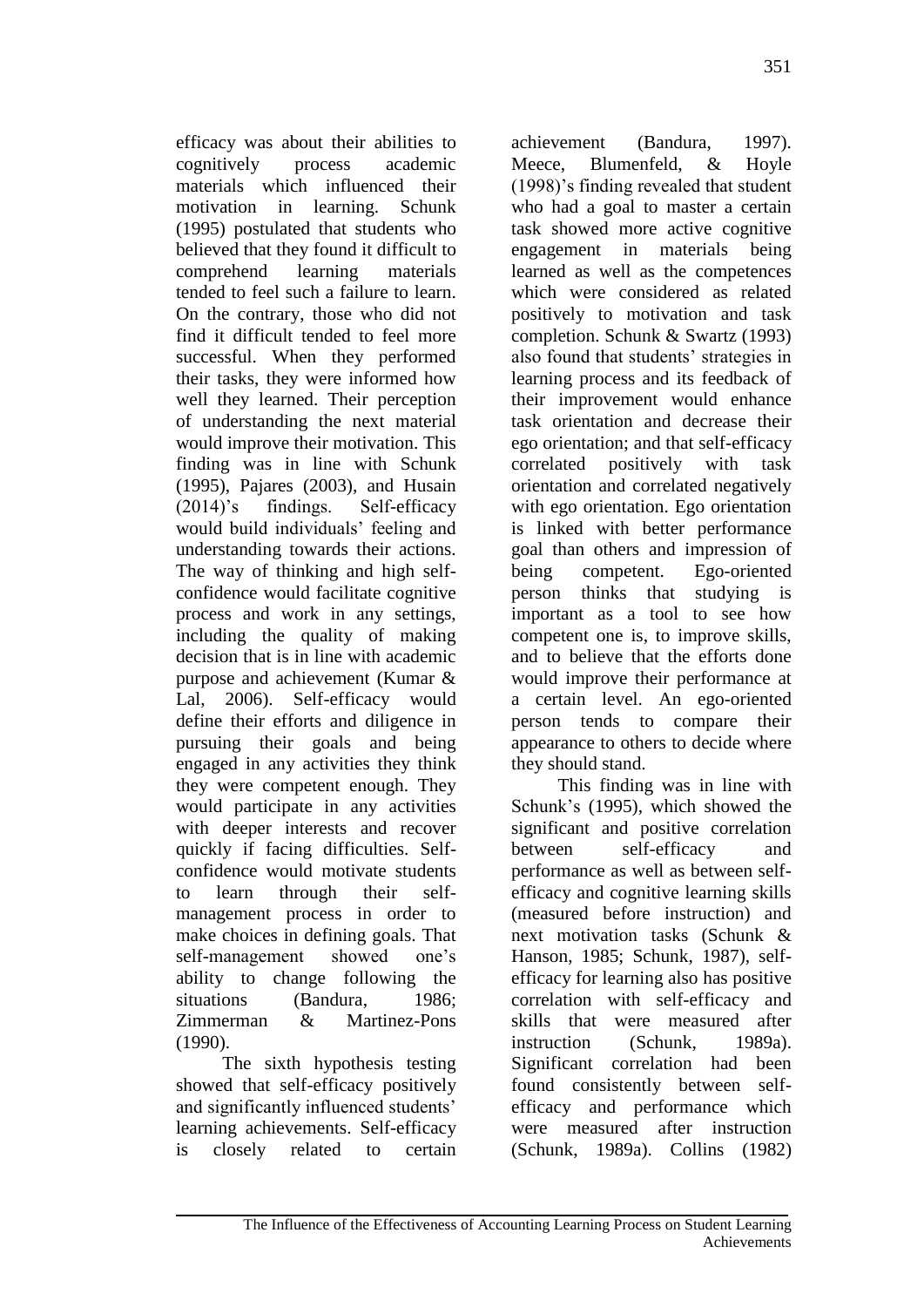showed that self-efficacy predicted motivation and achievement at any skill levels. Students who were identified as having high, average, or low mathematical skills are classified as having high or low self-efficacy to solve problems in language. Students were given problems (some were solved) and were able to re-do any missed things. Students with low and average skills but with high selfefficacy underwent longer problems compared to those with lower selfefficacy. Despite their skills, students with higher self-efficacy were able to solve more problems than those with lower self-efficacy.

# **CONCLUSIONS**

The findings of this research revealed that: (a) the effectiveness degree of learning process on basic competences of accounting cycles at service companies on students' learning motivation was significant; (b) the effectiveness degree of learning process on basic competences of accounting cycles at service companies on students' selfefficacy was significant; (c) the effectiveness degree of learning process on basic competences of accounting cycles at service companies on students' learning achievement was significant; (d) the influence of learning motivation on students' learning achievement was significant; (e) the influence of selfefficacy on students' learning motivation was significant; (f) the influence of self-efficacy on students' learning achievement was significant.

Based on these research findings, the researcher suggests that accounting teachers need to be aware of their call as educators, aware of things that limit their creativity as well as struggles to appropriately teach, and aware of their responsibilities. They need to continuously learn, to develop the objectives and/or series of learning objectives, and to select strategic plans for learning process in order to obtain learning objectives. They should not hesitate to try new teaching techniques so that learning processes in class run actively, innovatively, effectively, and pleasantly for students. To reach those goals, the principals and supervisory teachers need to facilitate the teachers to create effective learning. Teachers should not be given many administrative responsibilities which to date have been burdening them.

# **ACKNOWLEDGEMENTS**

The researcher would like to thank the Institute for Research and Community Service, Sanata Dharma University, and especially Directorate General for Research and Development, Directorate General of Research and Development through Directorate of Research and Community Service, Ministry of Research, Technology, and Higher Education which funded the research.

## **REFERENCES**

- Abdillah, W., & Jogiyanto HM. 2015. *Partial Least Square (PLS): Alternatif Structural Equation Modeling (SEM) dalam Penelitian Bisnis*. Yogyakarta: Penerbit Andi.
- Bandura, A. 1986. *Social Foundations of Thought and Action.* Englewood Cliffs, NJ: Prentice-Hall.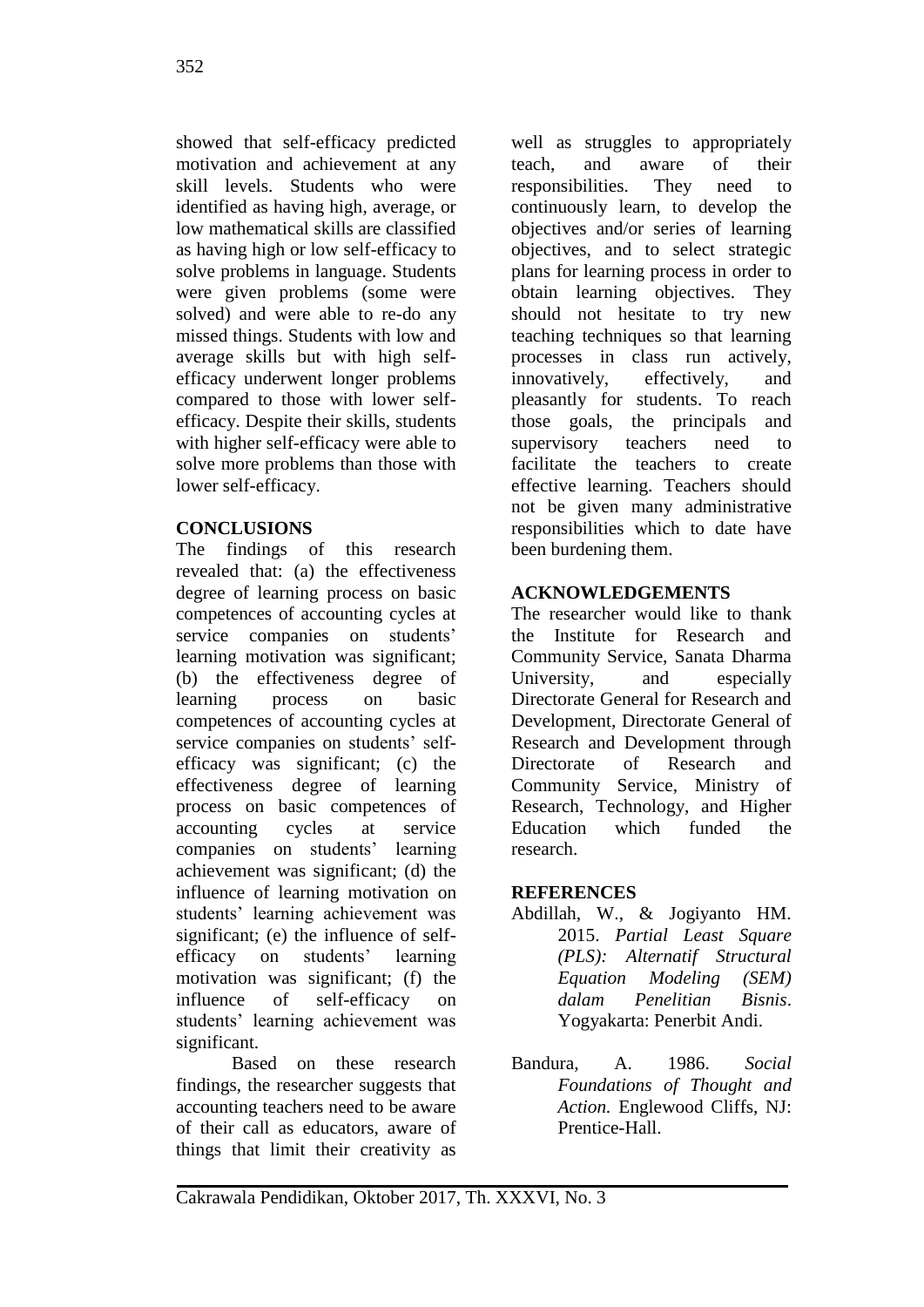- Bandura, A. 1997. *Self-efficacy: The Exercise of Control.* New York: Freeman and Company.
- Bell, D., & Kahrhoff, J. 2006. *Active Learning Handbook*. Louis, Missouri: Copyright Webster University.
- Brickner, D.R., & Etter, E.R. 2008. "Strategies for Promoting Active Learning in Principles of Accounting Course". *Academy of Educational Leadership Journal.* Vol. 12 (2), 87-93.
- Collins, J. 1982. "Self-efficacy and Ability in Achievement Behavior". *Paper* presented at the meeting of the American Educational Research Association, New York.
- Corno, L., Mandinach, E.B. 1983. "The Role of Cognitive Engagement in Classroom Learning and Motivation". *Educational Psychologist*, Vol. 18, 88-108.
- Corno, L. 1989. "Self-regulated Learning: A Volitional Analysis". In B.J. Zimmerman & D.H. Schunk (Eds.). *Selfregulated Learning and Academic Achievement: Theory, Research, and Practice*. New York: Springer-Verlag.
- Covington, M.V. 2000 "Intrinsic Versus Extrinsic Motivation in Schools: A Reconciliation". *Current Directions in Psychological Science*. Vol. 9 (1), 22-25
- David, J.S., Maccracken, H., & Reckers. P.M. 2003. "Integrating Technology and Business Process Analysis into Introductory Accounting Courses". *Issues in Accounting Education*. Vol. 18 (4), 417- 425.
- Dawood, R. 2006. "Using Instructional Games to Increase Student Learning and Enjoyment in a High School Government Class". *A Masters Project for ED 7999.*  Submitted to the Office of Graduate Studies, Graduate Division of Wayne State University, Detroit, Michigan in fulfillment of the requirements for the degree of Master of Arts in Teaching.
- Duff, A., & McKinstry, S. 2007. "Students' Aproaches to Learning". *Issues in Accounting Education.* Vol. 22 (2), 183-214.
- Ericsson, K.A., Krampe, R.T., & Tesch-Romer, C. 1993. "The Role of Deliberate Practice in The Acquisition of Expert Performance". *Psychological Review,* Vol. 100, 363-406.
- Fredricks, J.A., Blumenfeld, P.C., & Paris, A.H. 2004. "School Engagement: Potential of The Concept, State of The Evidence". *Review of Educational Research*, Vol.74, 59–109.
- Goldwater, P.M., & Fogarty, T.J. 2007. "Protecting The Solution: A 'high-tech' Method to Guarantee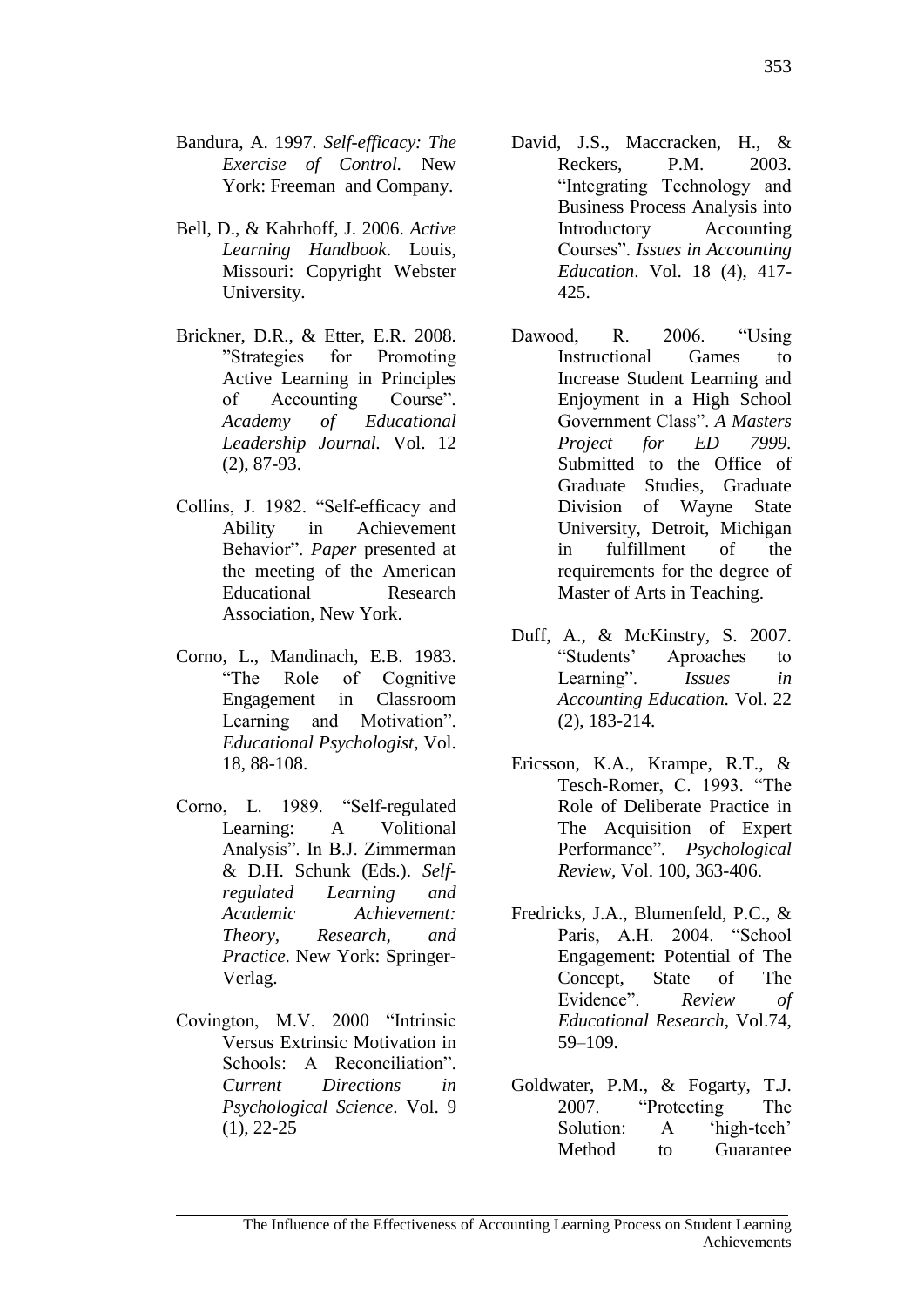Individual Effort in<br>Accounting Classes". Accounting *Accounting Education.* Vol. 16 (2), 129-143.

- Gozhali, I. 2001. *Analisis Multivariate*. Semarang: Universitas Diponegoro.
- Harnett, N., Romcke., J., & Yap, C. 2004. "Student Performance in Tertiary-Level Accounting: An International Student Focus". *Accounting and Finance.* Vol. 44 (2), 163-185.
- Husain, U.K. 2014. "Relationship Between Self-efficacy and Academic Motivation". *International Conference on Economics, Education and Humanities (ICEEH'14)*. Dec. 10-11, 2014 Bali (Indonesia). Tersedia di http://dx. doi.org/10.15242/ICEHM.ED1 214132
- Kementerian Pendidikan dan Kebudayaan. 2014. *Peraturan Menteri Pendidikan dan Kebudayaan No. 103 Tahun 2014 tentang Pembelajaran Pada Pendidikan Dasar dan Menengah*. Jakarta.
- Kumar, R. & Lal, R. 2006. "The Role of Self-efficacy and Gender Difference among the Adolescents". *Journal of the Indian Academy of Applied Psychology*. Vol. 32 (3), 249- 254.
- Lackey, C. 2013. "Relationships Between Motivation, Selfefficacy, Mindsets, Attributions, and Learning Strategies: An Exploratory

Study". *Theses and Dissertations. Paper* Tersedia di [http://ir.library.illinois](http://ir.library.illinois/) state.edu/etd

- Lepper, M.R., Corpus, J.H., & Iyengar, S.S. 2005. "Intrinsic and Extrinsic Motivational Orientations in The Classroom: Age Differences and Academic Correlates". *Journal of Educational Psychology*. Vol. 97, 184-196.
- Meece, J.L., Blumenfeld, P C., & Hoyle, R.H. 1988. "Students' Goal Orientations and Cognitive Engagement in Classroom Activities". *Journal of Educational Psychology*, Vol. 80, 514-523.
- Mohamed, E.K.A., & Lashine, S.H. 2003. "Accounting Knowledge and Skills and The Challenges of a Global Business Enviroment". *Managerial Finance*. Vol. 29 (7), 3-16.
- Muris, P. 2001. "A Brief Questionnaire for Measuring Self-efficacy in Youths". *Journal of Psychopathology and Behavioral Assessment*, Vol. 23, 145-149.
- Muris, P. 2002. "Relationships Between Self-efficacy and Symptoms of Anxiety Disorders and Depression in A Normal Adolescent Sample". *Personality and Individual Differences*, Vol. 32, 337-348.
- Ormrod, J.E. 2008. *Educational Psychology: Developing*

Cakrawala Pendidikan, Oktober 2017, Th. XXXVI, No. 3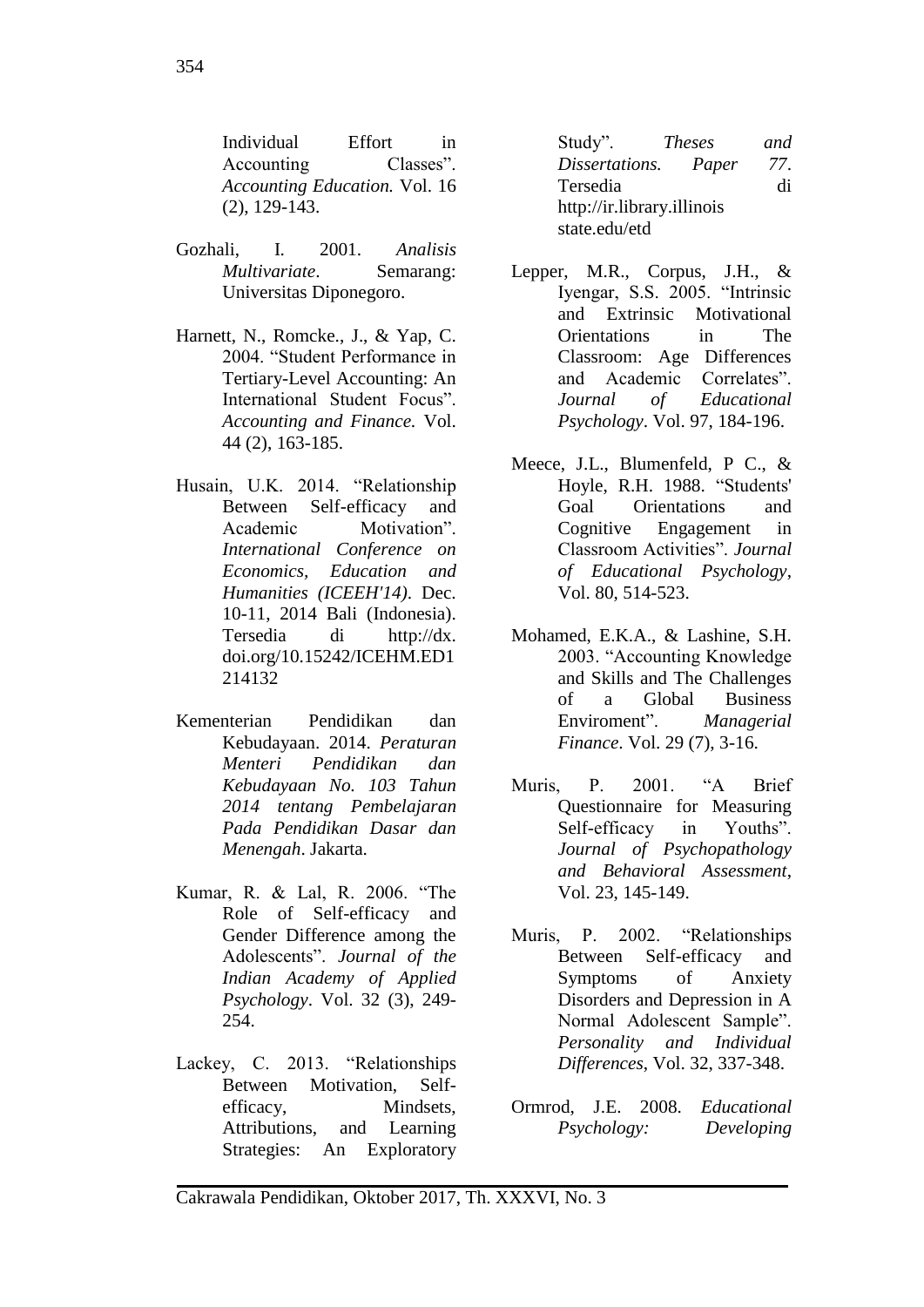*Learners*. Upper Saddle River, NJ: Pearson/Prentice Hall.

- Pajares, F. 2003. "Self-efficacy Beliefs, Motivation, and Achievement in Writing: A Review of The Literature". *Reading & Writing Quarterly*. Vol. 19, 139-158.
- Peraturan Menteri Pendidikan dan Kebudayaan Republik Indonesia Nomor 103 Tahun 2014 tentang *Pembelajaran pada Pendidikan Dasar dan Pendidikan Menengah.* Jakarta.
- Pintrich, P., Smith, D., Garcia, T., & McKeachie, W. 1993. "Reliability and Predictive Validity of The Motivated Strategies for Learning Questionnaire (MSLQ)". *Educational and Psychological Measurement*. Vol. 53, 801- 813.
- Rankin, M., Silvester., M., Vallely., M., & Wyatt, A. 2003. "An Analysis of The Implications of Diversity for Students' First Level Accounting Performance". *Accounting and Finance*. Vol. 43, 365-393.
- Reeve, J. 2006. "Teachers as Facilitators: What Autonomysupportive Teachers Do and Why Their Students Benefit". *Elementary School Journal*. Vol. 106, 225–236.
- Rosenholtz, S.J. 1991. *Teachers' Workplace: The Social Organization of Schools*. New York: Teachers College Press.
- Saudagaran, S.M. 1996. "The First Course in Accounting: An Innovative Approach". *Issues in Accounting Education*. Vol. 11 (1), 83-94.
- Schunk, D.H., & Hanson, A.R. 1985. "Peer Models: Influence on Children's Self-efficacy and Achievement". *Journal of Educational Psychology*. Vol. 77, 313-322.
- Schunk, D.H. 1987. "Peer Models and Children's Behavioral Change". *Review of Educational Research.* Vol. 57, 149-174.
- Schunk, D.H. 1989a. "Self-efficacy and Achievement Behaviors". *Educational Psychology Review*. Vol. 1, 173-208.
- Schunk, D.H. 1989b. "Self-efficacy and Cognitive Skill Learning". In C. Ames & R. Ames (Eds.), *Research on Motivation in Education: Vol. 3. Goals and cognitions*. San Diego: Academic.
- Schunk, D.H. 1991. "Self-efficacy and Academic Motivation". *Educational Psychologist*. Vol. 26, 207-231.
- Schunk, D.H., & Swartz, C.W. 1993. "Writing Strategy Instruction with Gifted Students: Effects of Goals and Feedback on Self-efficacy and Skills". *Roeper Review*. Vol. 15, 225- 230.
- Schunk, D.H. 1995. "Self-efficacy, Motivation, and Performance". *Journal of Applied Sport*